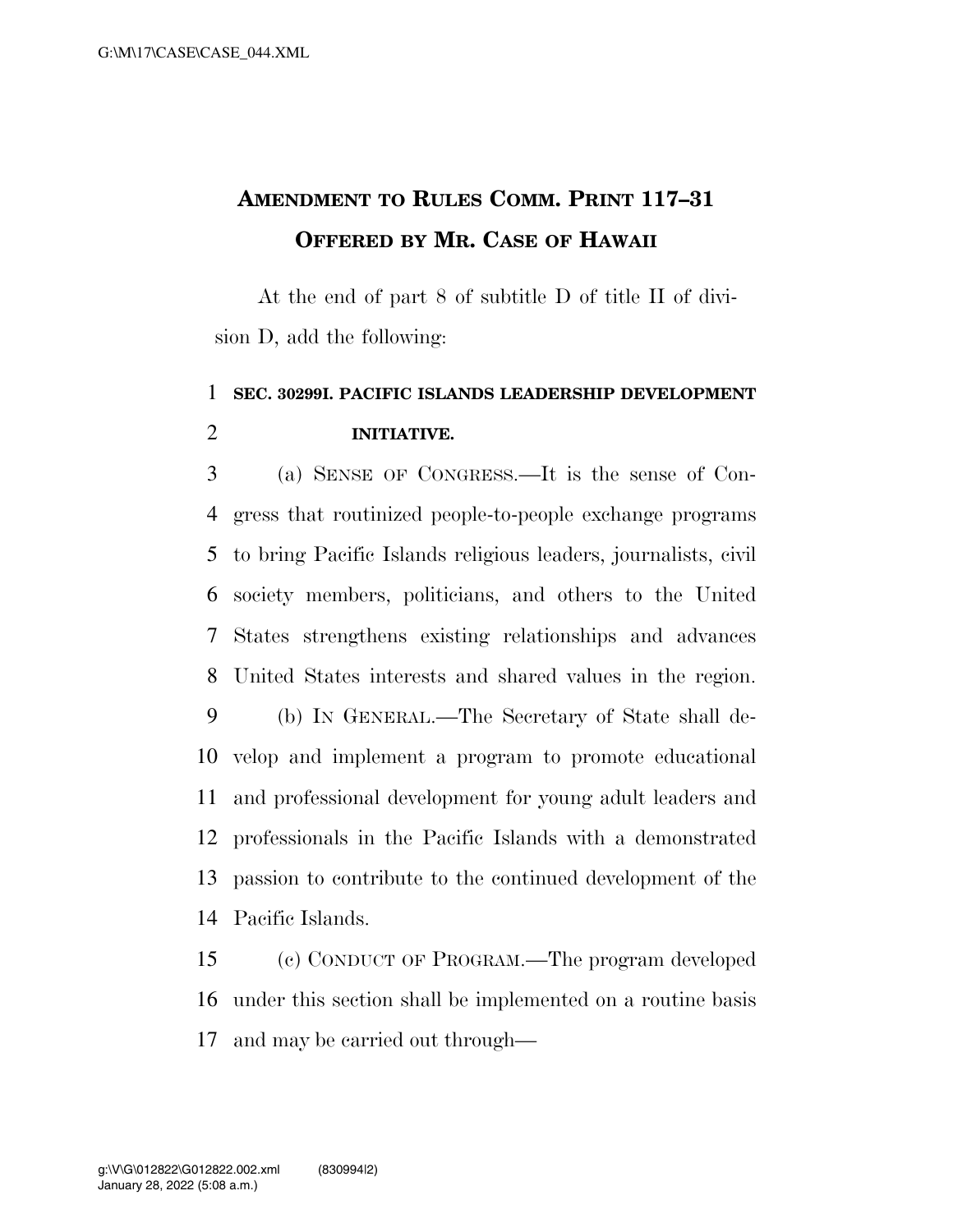| $\mathbf{1}$   | (1) grants provided on a competitive basis to         |
|----------------|-------------------------------------------------------|
| $\overline{2}$ | qualified organizations with demonstrated expertise   |
| 3              | relating to the Pacific Islands;                      |
| 4              | $(2)$ grants in amounts not to exceed \$50,000        |
| 5              | provided on a competitive basis to qualified young    |
| 6              | leaders from the Pacific Islands for the purpose of   |
| 7              | carrying out projects dedicated to the improvement    |
| 8              | of their communities in the Pacific Islands;          |
| 9              | (3) regional workshops and professional and           |
| 10             | academic fellowships; and                             |
| 11             | (4) people-to-people exchanges.                       |
| 12             | (d) REPORT.—                                          |
| 13             | (1) IN GENERAL.—Not later than 180 days               |
| 14             | after the date of the enactment of this Act, the Sec- |
| 15             | retary of State, acting through the Assistant Sec-    |
| 16             | retary of State for Educational and Cultural Affairs, |
| 17             | shall submit to the appropriate congressional com-    |
| 18             | mittees a report on exchange programs for the Pa-     |
| 19             | cific Islands region.                                 |
| 20             | (2) ELEMENTS.—The report required by para-            |
| 21             | graph(1) shall include—                               |
| 22             | (A) an assessment of factors constraining             |
| 23             | the number and frequency of International Vis-        |
| 24             | Leadership Program participants<br>itor<br>from       |
| 25             | countries of the Pacific Islands;                     |